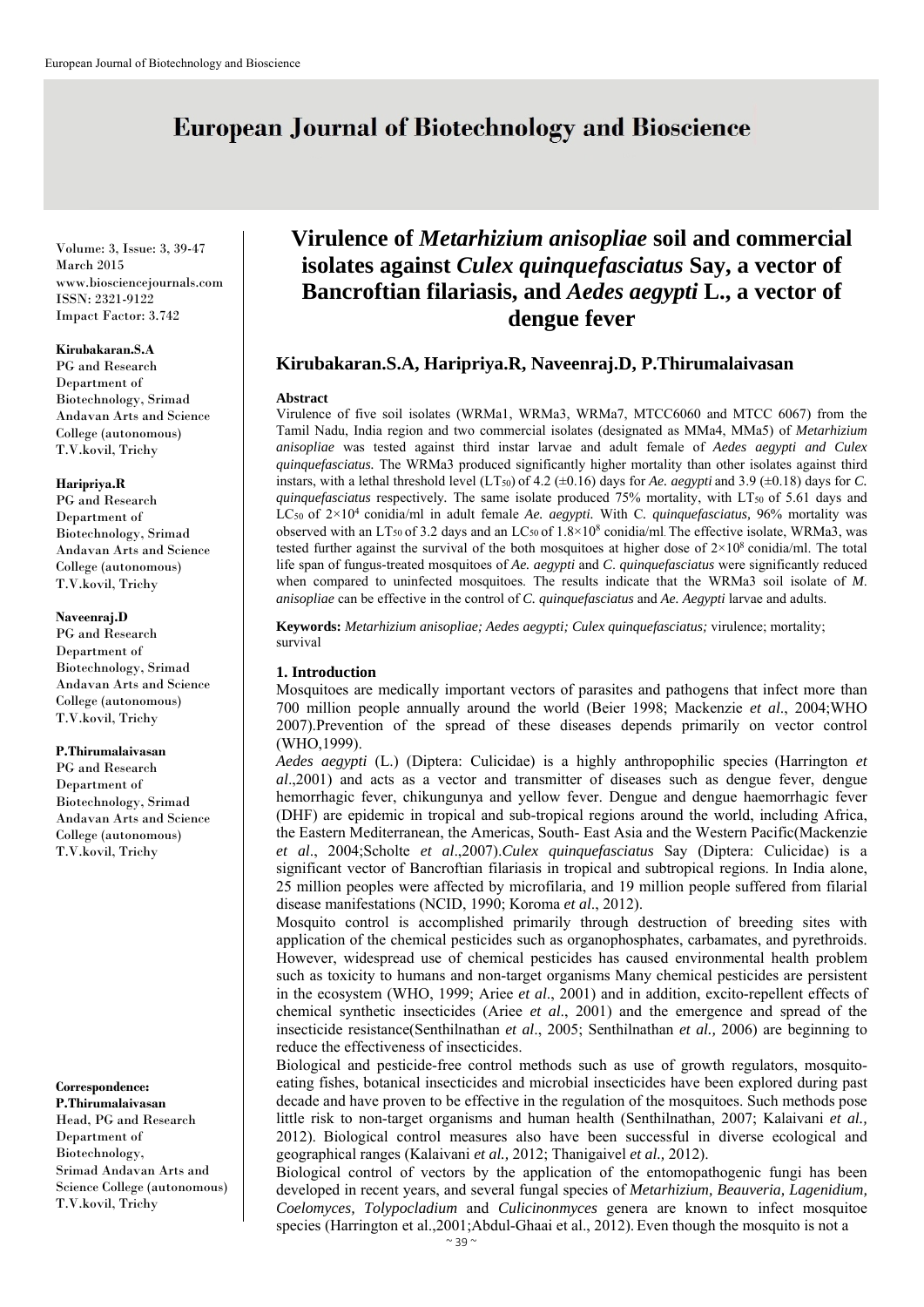natural host for entomopathogenic fungi (Veea *et al*., 1968; Ansari *et al*., 2010 ) studies from the several authors have shown that *M. anisopliae* has virulence against egg, larvae and adult stages of the mosquito (Scholte *et al.,* 2007;Silva *et al*.,2004;Kanzok *et al*.,2006; Mohanty *et al* 2008). The entomopathogenic fungi have great advantage and differ from other biocontrol agents in that they need not be ingested. The spores of the fungi adhere to and penetrate the cuticle, proliferate internally, and produce toxins to kill mosquitoes (Scholte *et al.*, 2007; Luz *et al.*, 2012) sustainable control of the mosquito by the fungi may be possible by identifying and selecting effective strains compatible to the environments in which they are applied.

This study was conducted to compare the virulence of seven commercially and locally obtained isolates of *M. anisopliae* against the larvae and adult stages of *Ae. aegypti and C. quinquefasciatus*.

## **2. Materials and Methods**

## **2.1. Fungal isolates**

Seven isolates of *M. anisopliae* were used in for the studies. Two isolates (MTCC 6060 and MTCC 6067) were purchased from the microbial type culture collection (MTCC), Institute of Microbial Technology (IMTECH) Chandigarh, India. Three isolates WRMa1, WRMa3, WRMa7 (Table. 1) were isolated from the soil of nearby rice fields using "Galleria bait method (Zimmermann 1986) The isolated *M. anisopliae* was identified with aid of taxonomic keys (Humber 1997) under microscopic observation (Optika- Fluo series B-600TiFL, Italy) at 100X magnification. Bio- Magic (T. Stanes, Coimbatore, India) and Sun Agro Meta-L (Sun Agro Biosystem Pvt. Limited, Chennai, India) provided two commercial isolates designated as WRMa4 andWRMa5. After isolation, *M. anisopliae* was subcultured by three times in Sabouraud dextrose agar (SDA) media to obtain the pure culture and to avoid the effect of the commercial formulation on fungi. All the collected isolates were cultured in SDA (Hi-media, India) amended with 0.1% yeast extract incubated at  $27 \pm 10^{\circ}$ C at 95% humidity in a biological oxygen demand (BOD) incubator.

#### **2.2. Mosquito culture**

Mosquito cultures of *Ae. aegypti* and *C. quinquefasciatus* were obtained from a colony that been maintained at the Biopesticides and Environmental Toxicology Laboratory (BET Lab), SPK Centre for Excellence in Environmental Sciences since 2007 without exposure to any pesticides. They were maintained at 27±2°C and 75–85% RH under a 14:10 L/D photoperiod. Larvae were fed a diet of Brewer's yeast, dog biscuits and algae in a ratio of 3:1:1, respectively. Pupae were transferred from the trays to a cup containing tap water and placed in screened cages  $(23\times23\times32$  cm) where adults emerged. Adults were maintained in  $30\times30\times30$ -cm glass cages. Adults were continuously provided with 10% sucrose solution in a jar with a cotton wick. On day 5 post-emergence, adults were deprived of sugar for 12 h, then provided with a mouse placed in resting cages overnight for blood feeding.

## **2.3. Conidial production and viability**

The *M. anisopliae* isolates were grown in SDA (Hi-media, India) amended with 0.1% yeast extract and the conidia were harvested from 15-day-old culture of the isolates and passed through sieves to avoid mycelia and conidia clumping. The harvested conidia were refrigerated at 4<sup>0</sup>C in screw cap tubes. Viability of the collected conidia of the all seven isolates was

determined by the direct plating method( Daoust and Robert ,1982).The spores were suspended in the water solution containing 0.001% Triton-X-100 and water- spore suspensions were placed in the centre of the SDA plates and evenly spread using sterile glass L-rods and incubated at  $27^{\circ}$ C for 24 hour. Viability was determined by observing 200-300 conidia germinations under a microscope (Optika-Fluo series B-600TiFL, Italy) at 100X. Conidia were classified as germinated when the length of the germ tube matched at least the width of the conidium.

## **2.4. Identification of effective strain**

Seven *M. anisopliae* isolates were initially tested with concentrations of  $2\times10^8$  conidia/ml against the larval stage of the mosquito by surface application to identify an effective isolate. The effective isolates were tested against the larvae and adult stages of the mosquitoes.

#### **2.5. Bioassay with the mosquito larvae**

The bioassay was carried out using third-instar larvae and adult female of *Ae. aegypti* and *C. quinquefasciatus* by application of conidia to the water surface of the culture dish. Concentrations from  $1 \times 10^2$  to  $2.5 \times 10^8$  were used for identification of lethal concentration  $(LC_{50})$ . Ten mg of unformulated conidia were weighed and added directly on the surface of each dish containing 20ml of distilled water. Formulations were spread evenly over the surface with a brush and 20 larvae were used per concentration. Five replications were carried out for each concentration and the control larvae were placed in the distilled water. The treated larvae were fed with a diet of Brewer's yeast, dog biscuits and algae in a ratio of 3:1:1 during the experimental period and the bioassay chamber were placed at 27±2°C and 90-95% RH under a 14:10 L/D photoperiod. Observation was carried from the second day of the treatment to eighth day. The dead larvae were removed from the bioassay dishes and placed in the moist chamber for the sporulation of the conidia.

#### **2.6. Adulticidal assay**

*M. anisopliae* isolates were tested against the female *Ae. aegypti* and *C. quinquefasciatus* using methods described by Scholte *et al.*, 2007. The adults of both species were passively treated with conidia of the *M. anisopliae* individually. Ten mg of the unformulated conidia were suspended in 0.05% Triton-X-100 solution to prepare conidial suspension. The conidial suspensions for the experiment were prepared one hour before the bioassay. The filter papers were plated with 5 ml of conidia suspension, placed in a plastic box, and covered with muslin cloth to avoid the escape of the adults. Twenty two-d-old females were placed in the plastic box containing the fungus contaminated filter paper and provided with 10% sucrose solution. The fungi infected the mosquito by attachment of the conidia to the mosquito's tarsae. After 24h the mosquitoes were transferred to clean plastic boxes where they had access to 10% sucrose solution. Mosquito mortality was checked from the second day of the treatment up to eight days. The dead mosquitoes were removed from the cages and placed in the moist chamber, where they were incubated at 27<sup>0</sup>C for the sporulation of the conidia on the cadavers to confirm whether the mosquito mortality was due to fungal infection. The effective *M. ansiopliae* strain conidial suspensions were prepared to study the survival of the both mosquito species. The 10ml of conidial suspensions at the concentration of  $2 \times 10^8$  conidia/ml were prepared using sterile solution of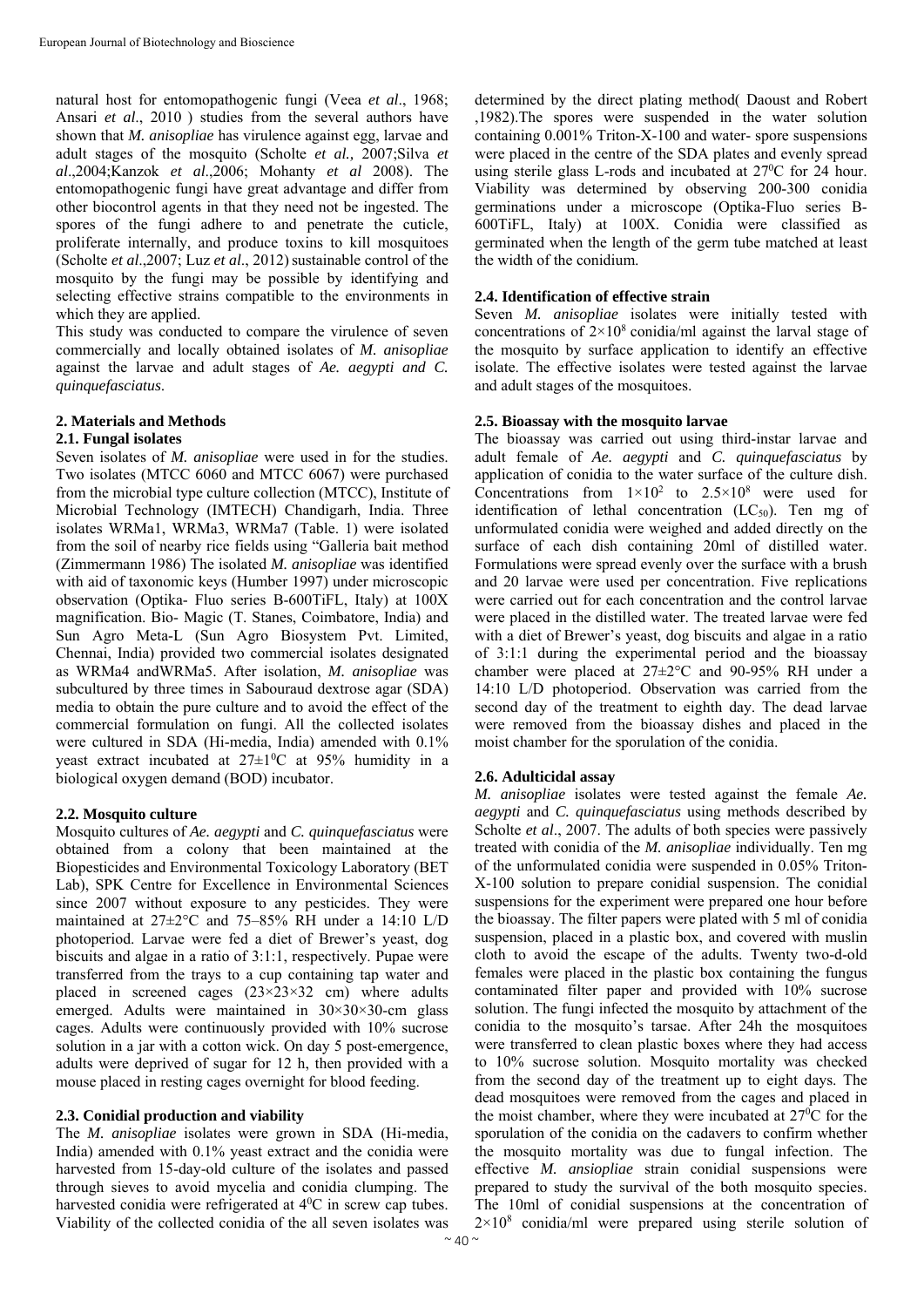0.05% of Triton- X- 100. The concentration of conidia was estimated by direct counting by using a Neubauer improved haemocytometer chamber under microscope (Optika- Fluo series B-600TiFL, Italy) at 40 X magnification.

## **2.7. Statistical analysis**

Percentages of mortality were transformed by arcsine square root to normalize the mean percentages **(**Gomez and Gomez 1984) after correcting for natural mortality (Abbott ,1925)The transformed percentages were subjected to analysis of variance (ANOVA). Differences between the treatments were determined by Tukeys multiple range test (P<0.05) (Snedecor and Cochran 1989) Lethal time (LT) to 50% mortality and the lethal concentration (LC) causing 50% mortality were estimated by fitting mortality data to linear regression (Minitab® 16 software package, State College, PA). The longevity of both mosquitoes after treatment was analyzed using a log-rank  $\chi^2$  test of equality over strata (PROC LIFE Table) with the Minitab® 16 statistical software package.

# **3. Results**

Seven *M. anisopliae* isolates were tested for comparative virulence analysis study against the two mosquito species. Before the biological assay, the viability studies on the seven isolates were tested and conidial viability range between 90- 93%. All seven isolates showed mortality against the larval stages of *Ae. aegypti and C. quinquefasciatus* 

The percentage mortality of *C. quinquefasciatus* and *Ae. ageypti* larvae treated with the different fungal strains varied from 59 to 96 % and 51 to 88% respectively. Conidia were found at the tip of the siphon, on anal papillae, and in the oral brushes of dead larvae treated with the fungal conidia. The infected larvae showed initial outgrowth of the *M. anisopliae*  mycelia followed by conidial production. Among the tested isolates, VRMa3 showed maximum mortality of 96% and 88% in the larval stage of *C. quinquefasciatus* and *Ae. aegypti*. The probit mortality is compared at different conidial concentrations in Fig. 1. Treated larvae exhibited a sluggish behaviour within few hours of exposure to conidia and either sank or floated. This isolate causes high mortality rates with a shorter  $LT_{50}$  of  $3.10\pm0.18$  and  $3.60\pm0.33$  days for *C*. *quinquefasciatus* and *Ae. aegypti* respectively than other isolates (Table 2). However, differences in fungal isolate activity against closely related species are a common observation. Adulticidal assay were carried with the all the fungal isolates with the female adults of the both the mosquitoes species. Ten mg of conidia were suspended in the 10 ml 0.05% Triton-X-100 solution and impregnated in the filter paper and exposed to mosquitoes for 48 hours. Adult longevity of the female *Ae. aegypti* and *C. quinquefasciatus*  mosquitoes treated with the conidia was significantly lower than the untreated (control). The VRMa3 isolates infected the female adult of mosquitoes more effectively than other isolate used in the study. The VRMa3 isolate showed mortality of 75% with LT50 of 5.61 days in female *Ae. aegypti.* The LT50 of fungi affected *C. quinquefasciatus* was about 3.2 days with a total of 96% mortality. The data related to mortality of the larvae and adults were recorded and statistical data regarding LC<sub>50</sub> of WRMa3 were calculated (Table 3 and Fig. 2).

Initially, fungal colonies were pale white, and then became pale greenish brown with

a powdery form. Terminal and lateral conidia developed at the same time and were sessile. The mortality rates of the third

instar  $(r^2=0.97)$  and adult female  $(r^2=0.99)$  of *C*. *quinquefasciatus* were highly correlated with the concentration of the *M. anisopliae* conidia inoculation. A comparison the LC<sub>50</sub> and LT<sub>50</sub> values revealed that third instar larvae of *C*. *quinquefasciatus* were more susceptible than the other instar and *Ae. aegypti*.

At the standard concentration (10 mg unformulated conidia), all fungal strains tested were pathogenic to both mosquito strains *C*. *quinquefasciatus* and *Ae*. *aegypti*. However, pathogenicity varied according to fungal strains isolated from the soil (Figs. 3-6). For example, mortalities caused by the strain WRMa3 ranged from 85 to 90% to third instar *C*. *quinquefasciatus* and it was significantly different from other tested fungal strains (*F*6,28 =23.41; *P*<0.0001) (Fig. 3).

Mortalities caused by *M. anisopliae* strain WRMa3 ranged from 80 to 87%. Further, WRMa1 caused mortalities ranging from 65 to 70% and mortality caused by MTCC6060 was 60% to third instar *Ae*. *aegypti* (*F*6,28 =15.28; *P*< 0.0001). With regards to dose mortality relationships, WRMa3 strain had lower  $LT_{50}$  values for the third instar of both *C*. *quinquefasciatus* and *Ae*. *aegypti* (Table 3).

The VRMa3 soil isolates from rice field were encountered as an effective virulence strain against the larval and adult stages of the *C. quinquefasciatus* and *Ae. aegypti* mosquito species and were classified as highly virulent in the initial screening assay. The VRMa3 show virulence greater than the commercial isolate used in the study. The isolates virulence to *C. quinquefasciatus* were in the order of VRMa3>VRMa1> MMa4> VRMa7> MTCC6060> MMa5> MTCC6067 and virulence were in the order of VRMa3>MMa5> VRMa1> MMa4> MTCC6067> VRMa7>MTCC6060 for *Ae. aegypti*. From the larvicidal and adulticidal assay it has been shown that tested effective strain show higher virulence against the *C. quinquefasciatus* than *Ae. aegypti* (Figs.3-5)

The longevity of *C. quinquefasciatus* that had been treated with conidia was significantly lower than those of the control groups  $(\chi^2 = 31.9260; df=1, P=0.0001, Fig. 7)$ . Further, total *Ae. aegypti* survivorship was also significantly reduced on WRMa3 treatment at

2×10<sup>8</sup> concentration. ( $\chi^2$  =13.6975; df=1, P=0.0001, Fig. 8). Approximately 60-65% of both pupae on untreated carrier control reached the adult stage.

## **4. Discussion**

*M. anisopliae* is a soil-borne cosmopolitan entomopathogenic fungus known to infect a wide range of insect orders*.*  Comparative virulence of seven isolates of five soil isolates (WRMa1, WRMa3, WRMa7, MTCC6060, and MTCC 6067) from various geographical region and two commercial isolates (MMa4, MMa5) of *M. anisopliae* were tested against the thirdinstar larvae and female adult of the *Ae. aegypti and C. quinquefasciatus.* The potential of entomopathogenic fungi for the control of vectors has long been recognized (Scholte *et al*., 2007).

Unlike other biocontrol agents, the entomopathogenic fungi are contact insecticides and, unique in infecting the host insect, they need not to be ingested by the specific host. The fungi penetrate the cuticle and establish in the host. The advancement of entomopathogenic fungi has been made in recent years in development of spores and mycelium-based biocontrol agent for the mosquito population regulation which reduced inputs of chemical pesticide in the environment (Strasser *et al.,* 2000).Large numbers of fungal conidia for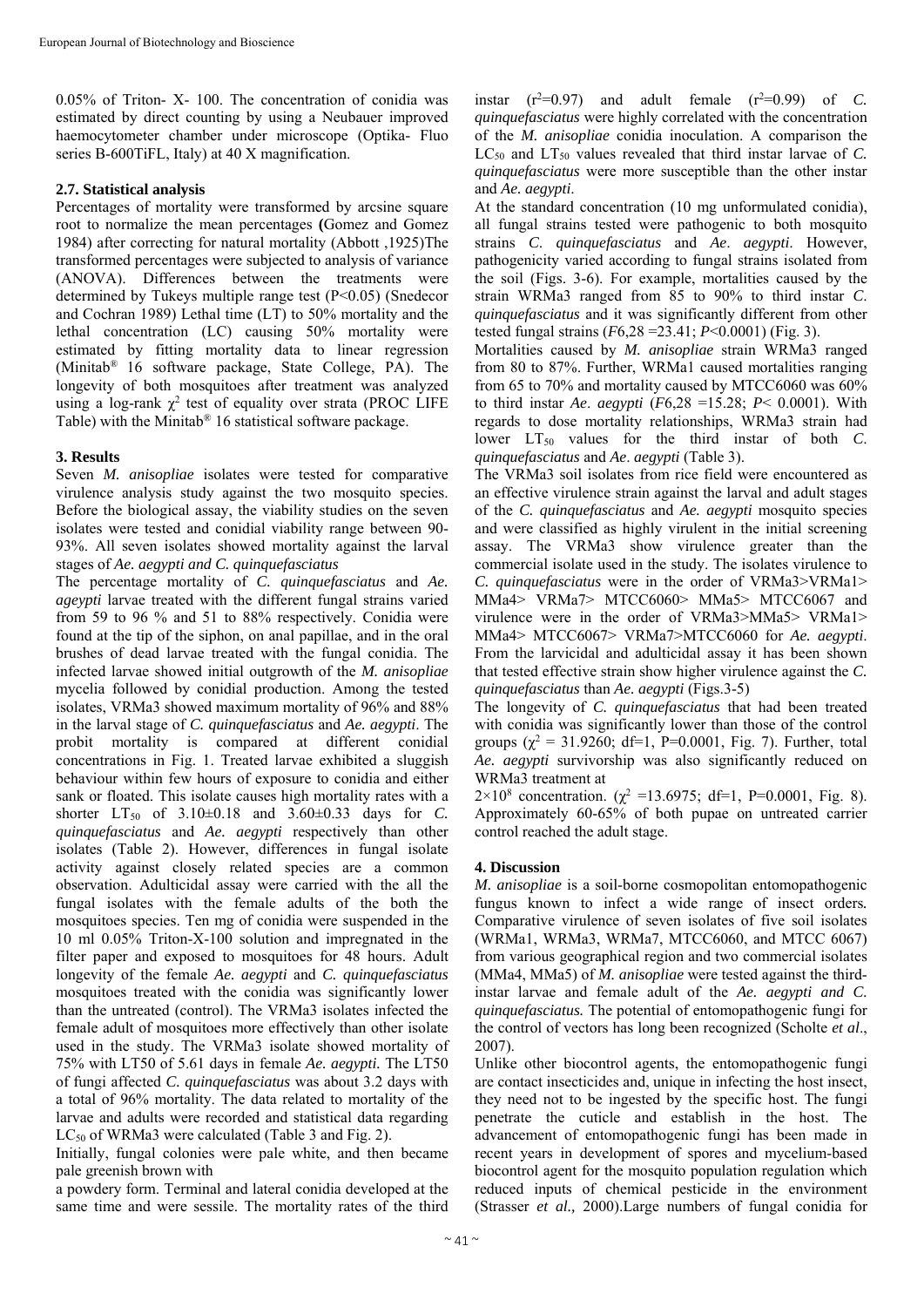mosquito control programmes have been produced in simple and relatively inexpensive artificial media (Goettel *et al*., 1984; Lacey and Undeen ,1986). Thus insect pathogenic fungi show more advantage than many other biocontrol agents in the management of the mosquito. A number of entomopathogenic fungi have been so for used effectively to control *Aedes spp.*  and *Culex spp* mosquito vector for the last few decades (Riba *et al*., 1986; Lacey *et al*., 1988; Ravallec *et al*., 1989; Alves *et al.*, 2002; Silva *et al*., 2004; Scholte *et al*., 2007). However, the success in the use of entomopathogenic fungi as mycoinsecticides largely depends on strain selection of highly virulent strains, since natural variation found to exist between strains (Soper and Ward 1981)

*M. anisopliae* strains found to be highly effective in reducing larval survival in laboratory condition were reported by the several authors (Scholte *et al*.,2004; Scholte *et al*.,2007; Silva *et al*.,2004; Kanzok *et al* .,2006 ). Significant differences were found to exist between the isolate. Such differences in virulence are due to genetic variability of the entomopathogenic fungi complexes (Hajek and Leger1994). In addition to genetically based virulence, activity of *M. anisopliae* in the mosquito larvae has been related to susceptibility of the mosquito species (Ravallec *et al*., 1989) moulting period of the larvae ( Goettel *et al*., 1984) dose and viability of fungi conidia, the pathogen invasion, recent- host passage, formulation, and application techniques (Daoust and Robert 1982;Riba *et al*., 1986;Miranpuri and Khachatourians 1990). In this study, the *M. anisopliae* was applied to the water surface as dry unformulated conidia at a concentration of 10 mg, which cause mortality on the larvae by germinating and growing on the siphon perispiracular valves on the tip of the siphon. This process causes blocking of the respiratory siphon. As a result of perispiracular infection, larvae succumbed due to asphyxiation after obstruction of the tip of the respiration siphon, followed by development of mycelium down the respiratory tract, which resulted in impairment in the breathing mechanism (Roberts 1970).Larvae can also ingest dry conidia where they, apparently without germination, release lethal substances such as destruxin mixture into the gut (Crisan 1971). The application of dry conidia to the water surface is known to have prolonged activity against mosquito larvae (Roberts 1970).

Treating the habitat with dry spores is practical for bio-control. Dry conidia will float longer and have a better chance of coming into contact with larvae during air intake (Lacey *et al*.,1988). Similarly Scholte *et al* 2003 reported the pathogenicity of the *M. anisopliae* on adult stages of the C*. quinquefasciatus* and *An. gambiae.* Both the mosquito species were found to susceptible to infection with unformulated and oil-formulated conidia of the fungus.

The results from the larvicidal and adulticidal screening assay indicate that all the tested isolates show significant mortality

on the third instar larvae and adult females of both mosquito species. The finding of *in vitro* biological assay of the larvae and adult of the both species show that the *M. anisopliae*  infected the mosquito based on dose and time-dependent mortality relationships. *M. anisopliae* strain WRMa3 provided maximum mortality. Also it is more effective than the commercial isolates used in the study. Similarly, selection of effective strains of *M. anisopliae* against the mosquito species carried out by several authors. Ramoska (Ramoska 1982) shown that the selected effective strain used in his experiment suppressed *C. quinquefasciatus* larval populations for a month. Daoust and Roberts (1982) tested 52 strains from a variety of hosts from nine countries on of *C. pipiens* larvae and selected effective isolates and further tested the virulence isolates to larvae of *Ae. aegypti* and *Anopheles stephensi* and shown that the strains most virulent to *C. pipiens* proved to be highly pathogenic to larvae of *Ae. aegypti* and *An. stephensi* . Blanford *et al* (2005) selected an isolate of moderate virulence, which is currently used in a commercially available biological product for agricultural pests, 324 as a candidate for *Anopheles*  control.

Further the effective strain WRMa3, was studied on the longterm survival of the both mosquitoes species. Reduction in the mosquito longevity reduces the average number of blood feeding, reduction in the number of blood meals taken reduces the probability of the vector acquiring a disease agent and inhibit the normal development of parasites (Blanford et al., 2005) and reduced fecundity was already been reported .The results from the current study show that the longevity of *M. anisopliae*-infected *Ae. Aegypti* and *C. quinquefasciatus* is significantly lower than control. Similarly total mortality and mean survival times (expressed as  $LT_{50}$ ) of the both species were observed by Scholte *et al* (2007) and it was found that the fungus infected mosquitoes have shorter survival times than control. The virulence of isolates selected for biological control programs of mosquito may be important as any small alteration in kill time could have consequences for the transmission of the disease. Therefore application of the fungi provides alternative technology for regulating large population of mosquito larvae and adults. Both the mosquito species were susceptible to the WRMa3 isolate but *C. quinquefasciatus*  third instar larvae were more prone to mycosis than *Ae. aegypti.* Biological control of mosquito by the *M. anisopliae*  soil isolates found to be promising and WRMa3 from the Tirunelveli district of the rice field habitat were selected as effective strain and good candidate against both mosquito species. There is potential to use this strain in the sustainable management of mosquitoes in the field and to develop it as a commercial mycoinsecticide.

## **Figures and tables**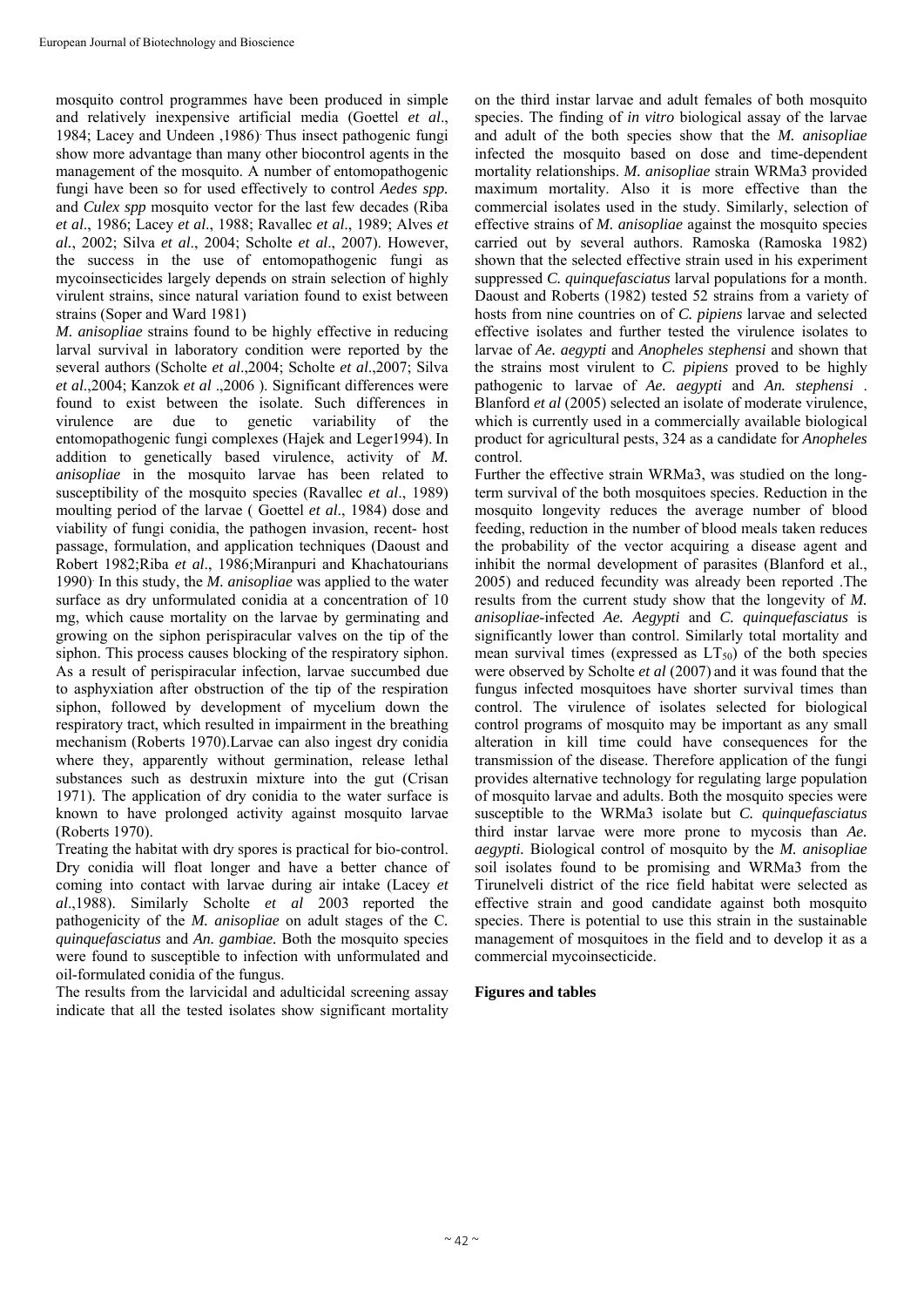

**Fig 1:** Mortality of *C. quinquefasciatus* and *A. aegypti* exposed to different concentrations of *M. anisopliae* isolate (WRMa3).



**Fig 2:** Percentage of mortality of 3rd instar *C. quinquefasciatus* treated with 10 mg of unformulated conidia of fungal isolates. Means (SEM±) followed by the same letters above bars indicate no significant difference (P < 0.05) according to a Tukey test.



**Fig 3:** Percentage of mortality of adult female *C. quinquefasciatus* treated with 10 mg of unformulated conidia of fungal isolates. Means (SEM $\pm$ ) followed by the same letters above bars indicate no significant difference (P < 0.05) according to a Tukey test.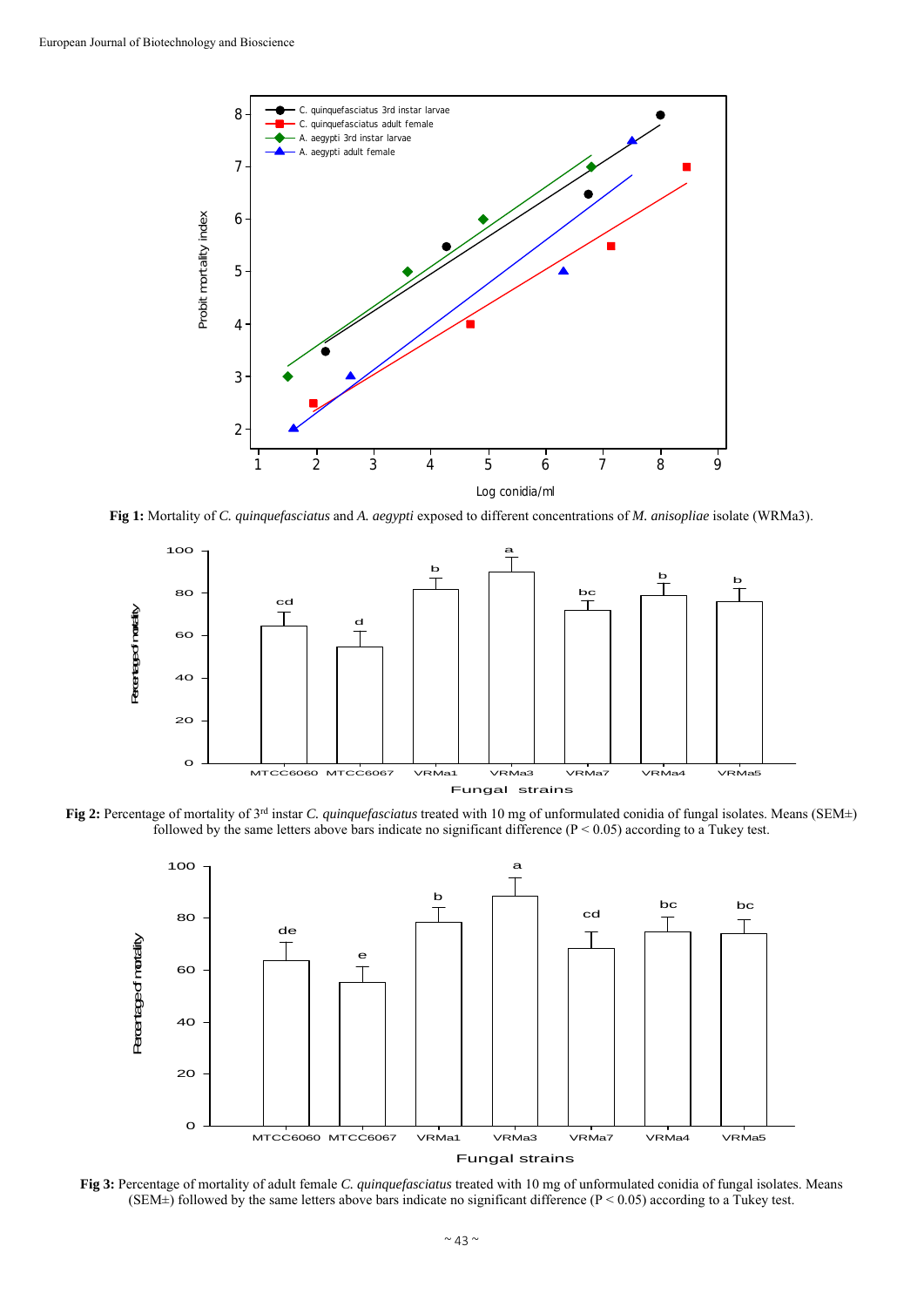

**Fig 4:** Percentage of mortality of 3rd instar *A. aegypti* treated with 10 mg of unformulated conidia of fungal isolates. Means (SEM $\pm$ ) followed by the same letters above bars indicate no significant difference (P < 0.05) according to a Tukey test.



**Fig 5:** Percentage of mortality of adult female *A. aegypti* treated with 10 mg of unformulated conidia of fungal isolates. Means (SEM±) followed by the same letters above bars indicate no significant difference  $(P < 0.05)$  according to a Tukey test.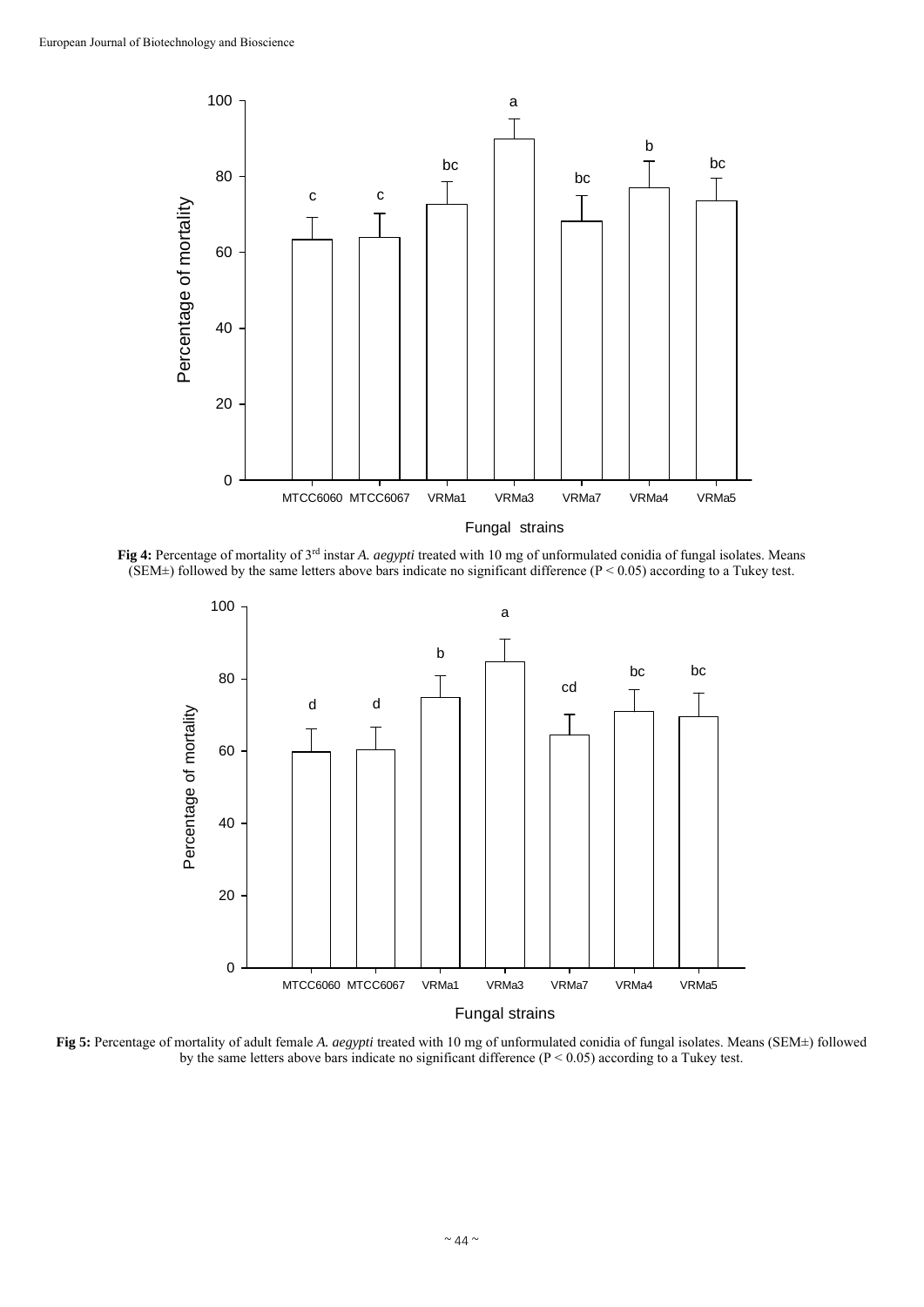

**Fig 6:** Daily mean percentage (±SEM) of survival of *C. quinquefasciatus* after treatment with *M. anisopliae* (WRMa3) at 2×108 conidia/ml concentration. Survivorship curves differ at the  $\alpha = 0.05$  confidence interval according to log-rank statistics.



**Fig 7:** Daily mean percentage (±SEM) of survival of larval *A. aegypti* after treatment with *M. anisopliae* (WRMa3) at 2×108 conidia/ml concentration. Survivorship curves differ at the  $\alpha = 0.05$  confidence interval according to log-rank statistics.

| M. anisopliae isolates | Substrate / source           | Geographical Location                     |
|------------------------|------------------------------|-------------------------------------------|
| <b>MTCC 6067</b>       | Soil                         | Mundoomuzhy, Pathinamthitta, Kerala       |
| <b>MTCC 6060</b>       | Soil                         | Nilambur, Malapuram, Kerala               |
| WRMa1                  | Soi1 <sup>a</sup>            | Alwarkurichi, Tirnelveli (dt), Tamil-Nadu |
| WRMa3                  | Soil <sup>a</sup>            | Kalakadu, Tirneleveli (dt), Tamil-Nadu    |
| WRMa7                  | Soi <sup>1a</sup>            | Ambasamduram, Tirneleveli(dt), Tamil-Nadu |
| MMa4                   | Bio-Magic <sup>b</sup>       | N/A                                       |
| MM <sub>a5</sub>       | Sun Agro Meta-L <sup>c</sup> | N/A                                       |

| Table 1: Detail of the fungal isolates used in the study |
|----------------------------------------------------------|
|----------------------------------------------------------|

MTCC- Microbial type culture collection; <sup>a-</sup>Soil from the rice field habitat; N/A- not available; b-Product from T. Stanes, Coimbatore, India; <sup>C</sup>-Product from the Sun Agro Biosystem Pvt. Limited, Chennai, India.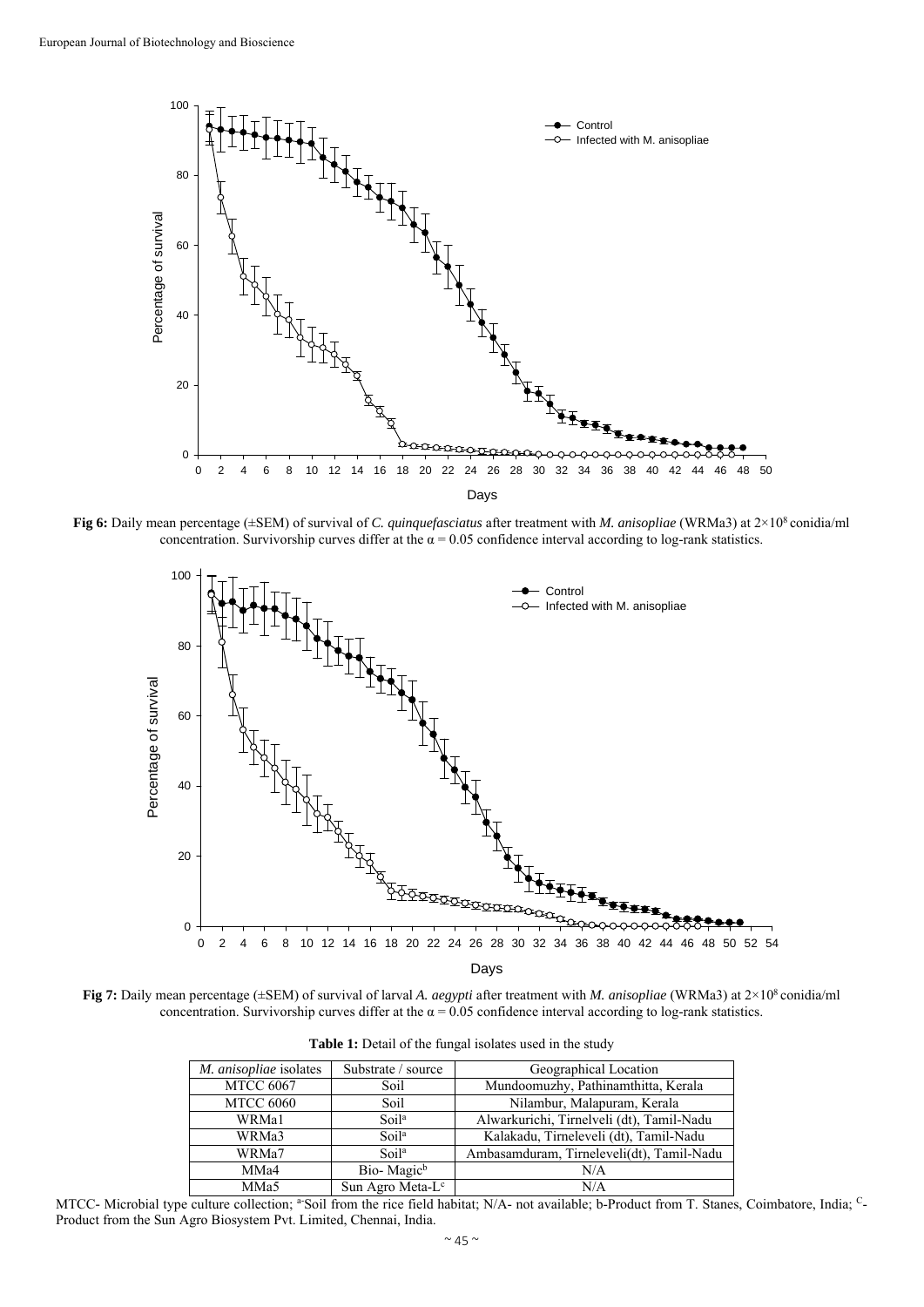| <b>Table 2:</b> LT <sub>50</sub> in d for $3^{rd}$ -instars of the mosquito species treated with 10 mg of unformulated |  |  |  |  |  |
|------------------------------------------------------------------------------------------------------------------------|--|--|--|--|--|
| conidia of fungal isolates.                                                                                            |  |  |  |  |  |

| Mosquito species    | Fungal isolates  |                  |                |                |                   |                |                |
|---------------------|------------------|------------------|----------------|----------------|-------------------|----------------|----------------|
|                     | <b>MTCC 6060</b> | <b>MTCC 6067</b> | WRMa1          | WRMa3          | WRMa <sup>7</sup> | MMa4           | MMa5           |
| C. quinquefasciatus | $5.7 \pm 0.28$   | $6.7 \pm 0.17$   | $4.2\pm0.16$   | $3.9 \pm 0.18$ | $5.1 \pm 0.11$    | $4.6 \pm 0.13$ | $5.3 \pm 0.09$ |
| A. aegypti          | $6.4 \pm 0.31$   | $6.1 \pm 0.35$   | $4.8 \pm 0.37$ | $4.2 \pm 0.33$ | $5.8 \pm 0.15$    | $4.9 \pm 0.30$ | $5.6 \pm 0.19$ |

**Table 3:** Probit equations and susceptibilities of conidia of *M. anisopliae* (WRMa3) strain against different instars of mosquito species (Fiducial limits in parenthesis; '*x'* is the log concentration of conidia of *M. anisopliae* in conidia/ml)

|                        |                                       | C. <i>auinauefasciatus</i>          | A. aegypti                            |                                         |  |
|------------------------|---------------------------------------|-------------------------------------|---------------------------------------|-----------------------------------------|--|
|                        | $3rd$ instar                          | Adult female                        | $3rd$ instar                          | Adult female                            |  |
| Probit equation        | $2.095+0.715 x$                       | $1.03 + 0.670 x$                    | $0.703 + 0.915 x$                     | $0.545 + 0.742 x$                       |  |
| $LC_{50}$ (conidia/ml) | $1.8\times10^{8}$                     | $2\times10^5$                       | $1.9\times10^{9}$                     | $2.2 \times 10^4$                       |  |
| Fiducial limit         | $(1.65\times10^{8}-1.98\times10^{8})$ | $(1.85\times10^5 - 2.15\times10^5)$ | $(1.75\times10^{9}-2.05\times10^{5})$ | $(1.95\times10^{4} - 2.35\times10^{4})$ |  |

#### **References**

- 1. Abbott WS, A method for computing the effectiveness of an insecticide*. J Econ Entomol*18:265-267 (1925).
- 2. Abdul-Ghani R, Al-Mekhlafi AM, Alabsi MS, Microbial control of malaria: Biological warfare against the parasite and its vector. *Acta Tropica*, 121: 71-84. (2012).
- 3. Alves SB, Alves LFA, Lopes RB, Pereira RM, Vieira SA, Potential of some *Metarhizium anisopliae* isolates for control of *Culex quinquefasciatus* (Diptera: Culicidae). *J Appl Entomol* 126, 504-509 (2002).
- 4. Ansari MA, Carpenter S, Butt TM, Susceptibility of Culicoides biting midge larvae to the insect-pathogenic fungus, *Metarhizium anisopliae*: Prospects for bluetongue vector control. *Acta Tropica*, 113:1-6 (2010).
- 5. Ariee F, Ernst WHO, Sijm DTHM, Natural and synthetic organic compounds in the environment, a symposium report. *Environ Toxicol Pharmacol* 10: 65-80 (2001).
- 6. Beier JC, Malaria parasite development in mosquitoes. *Ann Rev Ent* 43: 519-543 (1998).
- 7. Blanford S, Chan BH, Jenkins N, Sim D, Turner, RJ, Read AF, Thomas MB, Fungal pathogen reduces potential for malaria transmission. *Science* 308: 1638-1641 (2005).
- 8. Crisan EV, Mechanism responsible for release of toxin by *Metarhizium* spores in mosquito larvae. *J Invertebr Pathol.* 17: 260–264 (1971)
- 9. Daoust RA, Roberts DW, Virulence of natural and insectpassaged strains of *Metarhizium anisopliae* to mosquito larvae. *J Invertebr Pathol.* 40:107-117 (1982).
- 10. Goettel MS, Sigler L, Carmichael JW, Studies on the mosquito pathogenic hyphomycete *Culicinomyces clavisporus*. *Mycologia* 76: 614-625 (1984).
- 11. Gomez KA, Gomez AA, Statistical procedures for agricultural research, 2nd edition, John Wiley and Sons, New York, pp. 680 (1984).
- 12. Harrington LC, Edman JD, Scott TW, Why do female *Aedes aegypti* (Diptera: Culicidae) feed preferentially and frequently on human blood? *J Medic Entomol* 38:411–422 (2001).
- 13. Humber RA, Fungi: identification, in *Manual of Techniques in Insect Pathology*, ed. by Lacey LA. Academic Press, San Diego, pp.153–185 (1997).
- 14. Kalaivani K, Senthil-Nathan S, Murugesan AG, Biological activity of selected *Lamiaceae* and *Zingiberaceae* plant essential oils against the dengue vector *Aedes aegypti* L. (Diptera: Culicidae). *Parasitol Res* 110:1261-1268 (2012).
- 15. Kanzok SM, Lorena MJ, Entomopathogenic fungi as biological insecticides to control malaria. *Trends in Parasitology* 22: 49–51(2006).
- 16. Koroma JB, Bangura MM, Hodges, MH, Bah MS, Zhang Y, Bockarie MJ, Lymphatic filariasis mapping by immunochromatographic test cards and baseline microfilaria survey prior to mass drug administration in Sierra Leone. *Parasitol Vect* 11: 5-10 (2012).
- 17. Lacey LA, Undeen AH, Microbial control of black flies and mosquitoes. *Annu Rev Entomol* 31: 265-296 (1986).
- 18. Lacey CM, Lacey LA, Roberts DR, Route of invasion and histopathology of *Metarhizium anisopliae* in *Culex quinquefasciatus*. *J Invertebr Pathol.* 52:108-118 (1988).
- 19. Luz C, Rodrigues J, Rocha LFN, Diatomaceous earth and oil enhance effectiveness of *Metarhizium anisopliae* against *Triatoma infestans*. *Acta Tropica* 122: 29-35 (2012).
- 20. MacKenzie JS, Gubler, DJ, Petersen R, Emerging flaviviruses: the spread and resurgence of Japanese encephalitis, West Nile, and dengue viruses. *Nature Med*  10: 98-107 (2004).
- 21. Mohanty SS, Prakash S, Laboratory and field evaluation of the fungus *Chrysosporiumlobatum* against the larvae of the mosquito *Culex quinquefasciatus Parasitol Res*  102:881–886 (2008).
- 22. Miranpuri GS, Khachatourians GG, Larvicidal activity of blastospores and conidiospores of *Beauveria bassiana* (strain GK 2016) against groups of *Aedes aegypti*. *Veterinary Parasitology* 37:155-162 (1990).
- 23. NICD, Operational research on vector control in filariasis: Proceedings of National Seminar, 9-10th October 1990 (1990).
- 24. Ramoska WA, An examination of the long-term epizootic potential of various artificially introduced mosquito larval pathogens. *Mosq News* 42:603-607 (1982).
- 25. Ravallec M, Riba G, Vey A, Susceptibility of larvae of *Aedes albopictus* (Dipera: Culicidae) to the entomopathogènic hyphomyctes *Metarhizium anisopliae. Entomophaga* 34, 209-217 (1989).
- 26. Riba G, Bouvier-Fourcade I, Caudal A, Isozyme polymorphism in *Metarhizium anisopliae*  (Deuteromycotina: Hyphomycetes) entomogenous fungi. *Mycopathol* 96:161-169 (1986).
- 27. Roberts DW, *Coelomomyces, Entomophtora, Beauveria*, and *Metarrhizium* as parasites of mosquitoes. Miscellaneous Publications of the Entomological Society of America 7: 140-155 (1970).
- 28. Scholte EJ, Takken W, Knols BGJ, Infection of adult *Aedes aegypti* and *Ae. albopictus* mosquitoes with the entomopathogenic fungus *Metarhizium anisopliae*. *Acta Tropica* 102: 151–158 (2007).